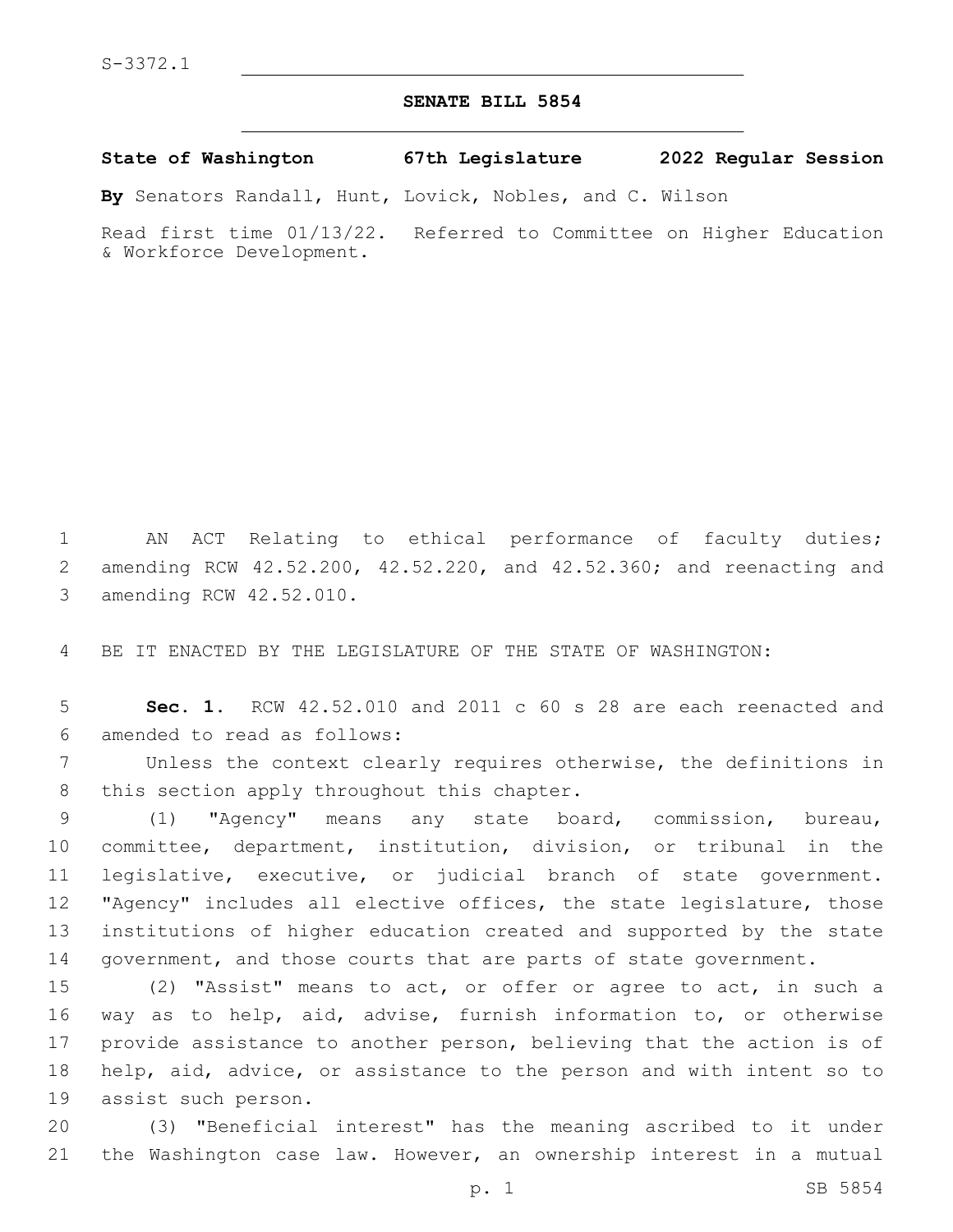fund or similar investment pooling fund in which the owner has no management powers does not constitute a beneficial interest in the 3 entities in which the fund or pool invests.

 (4) "Compensation" means anything of economic value, however designated, that is paid, loaned, granted, or transferred, or to be paid, loaned, granted, or transferred for, or in consideration of, 7 personal services to any person.

 (5) "Confidential information" means (a) specific information, rather than generalized knowledge, that is not available to the general public on request or (b) information made confidential by 11 law.

 (6) "Contract" or "grant" means an agreement between two or more persons that creates an obligation to do or not to do a particular thing. "Contract" or "grant" includes, but is not limited to, an employment contract, a lease, a license, a purchase agreement, or a 16 sales agreement.

 (7) "Ethics boards" means the commission on judicial conduct, the legislative ethics board, and the executive ethics board.

 (8) "Family" has the same meaning as "immediate family" in RCW 20 42.17A.005.

 (9) "Gift" means anything of economic value for which no 22 consideration is given. "Gift" does not include:

 (a) Items from family members or friends where it is clear beyond a reasonable doubt that the gift was not made as part of any design to gain or maintain influence in the agency of which the recipient is 26 an officer or employee;

 (b) Items related to the outside business of the recipient that are customary and not related to the recipient's performance of 29 official duties;

 (c) Items exchanged among officials and employees or a social event hosted or sponsored by a state officer or state employee for 32 coworkers;

 (d) Payments by a governmental or nongovernmental entity of reasonable expenses incurred in connection with a speech, presentation, appearance, or trade mission made in an official capacity. As used in this subsection, "reasonable expenses" are limited to travel, lodging, and subsistence expenses incurred the day 38 before through the day after the event;

 (e) Items a state officer or state employee is authorized by law 40 to accept;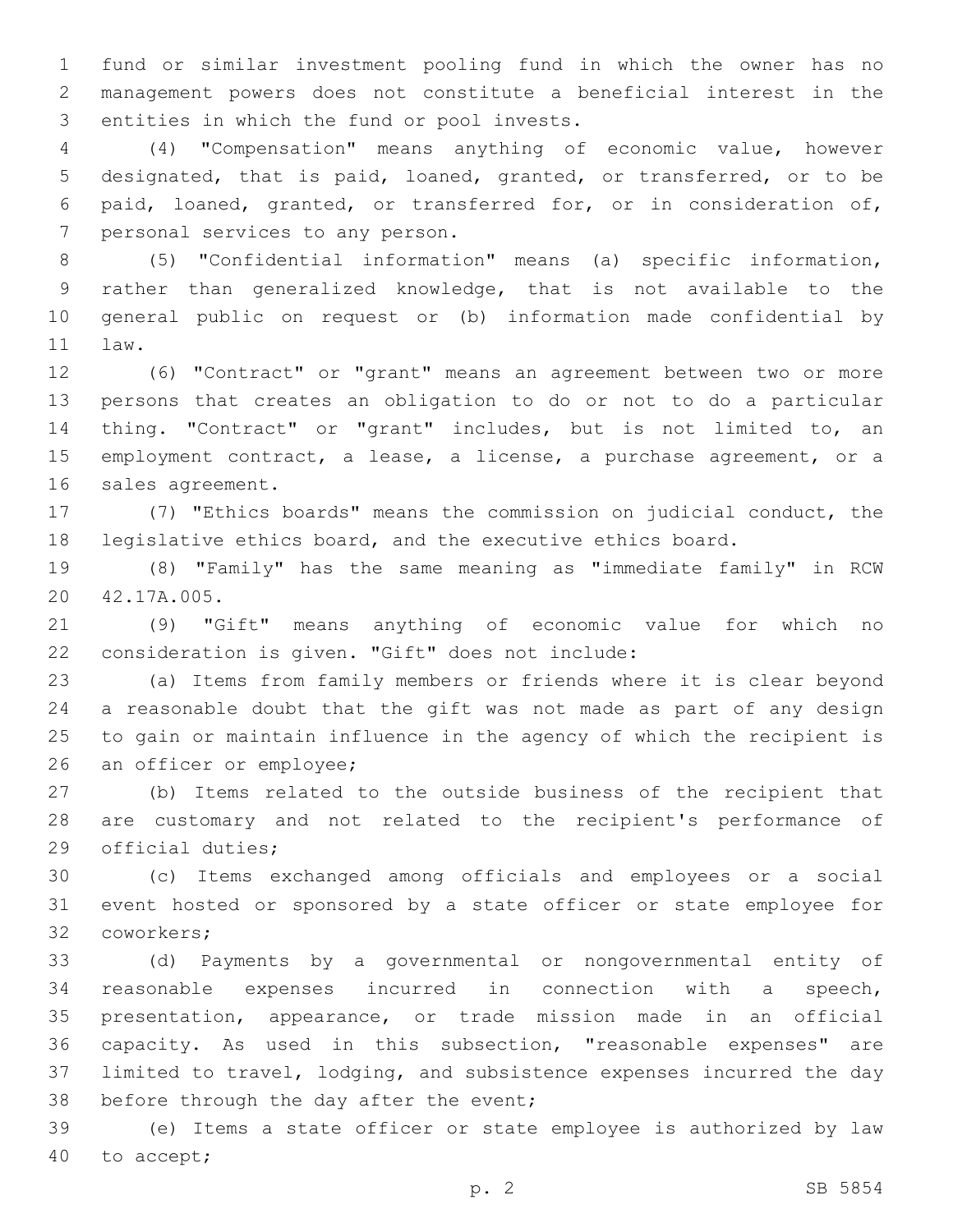(f) Payment of enrollment and course fees and reasonable travel expenses attributable to attending seminars and educational programs sponsored by a bona fide governmental or nonprofit professional, educational, trade, or charitable association or institution. As used in this subsection, "reasonable expenses" are limited to travel, lodging, and subsistence expenses incurred the day before through the 7 day after the event;

 (g) Items returned by the recipient to the donor within thirty days of receipt or donated to a charitable organization within thirty 10 days of receipt;

(h) Campaign contributions reported under chapter 42.17A RCW;

 (i) Discounts available to an individual as a member of an employee group, occupation, or similar broad-based group; and

 (j) Awards, prizes, scholarships, or other items provided in recognition of academic or scientific achievement.

 (10) "Head of agency" means the chief executive officer of an agency. In the case of an agency headed by a commission, board, committee, or other body consisting of more than one natural person, agency head means the person or board authorized to appoint agency 20 employees and regulate their conduct.

 (11) "Honorarium" means money or thing of value offered to a state officer or state employee for a speech, appearance, article, or similar item or activity in connection with the state officer's or 24 state employee's official role.

 (12) "Institution of higher education" has the same meaning as in RCW 28B.10.016.

27 (13) "Official duty" means those duties within the specific scope of employment of the state officer or state employee as defined by the officer's or employee's agency or by statute or the state Constitution.30

31 ((+13))) (14) "Participate" means to participate in state action or a proceeding personally and substantially as a state officer or state employee, through approval, disapproval, decision, recommendation, the rendering of advice, investigation, or otherwise but does not include preparation, consideration, or enactment of legislation or the performance of legislative duties.

37 (((14))) (15) "Person" means any individual, partnership, association, corporation, firm, institution, or other entity, whether 39 or not operated for profit.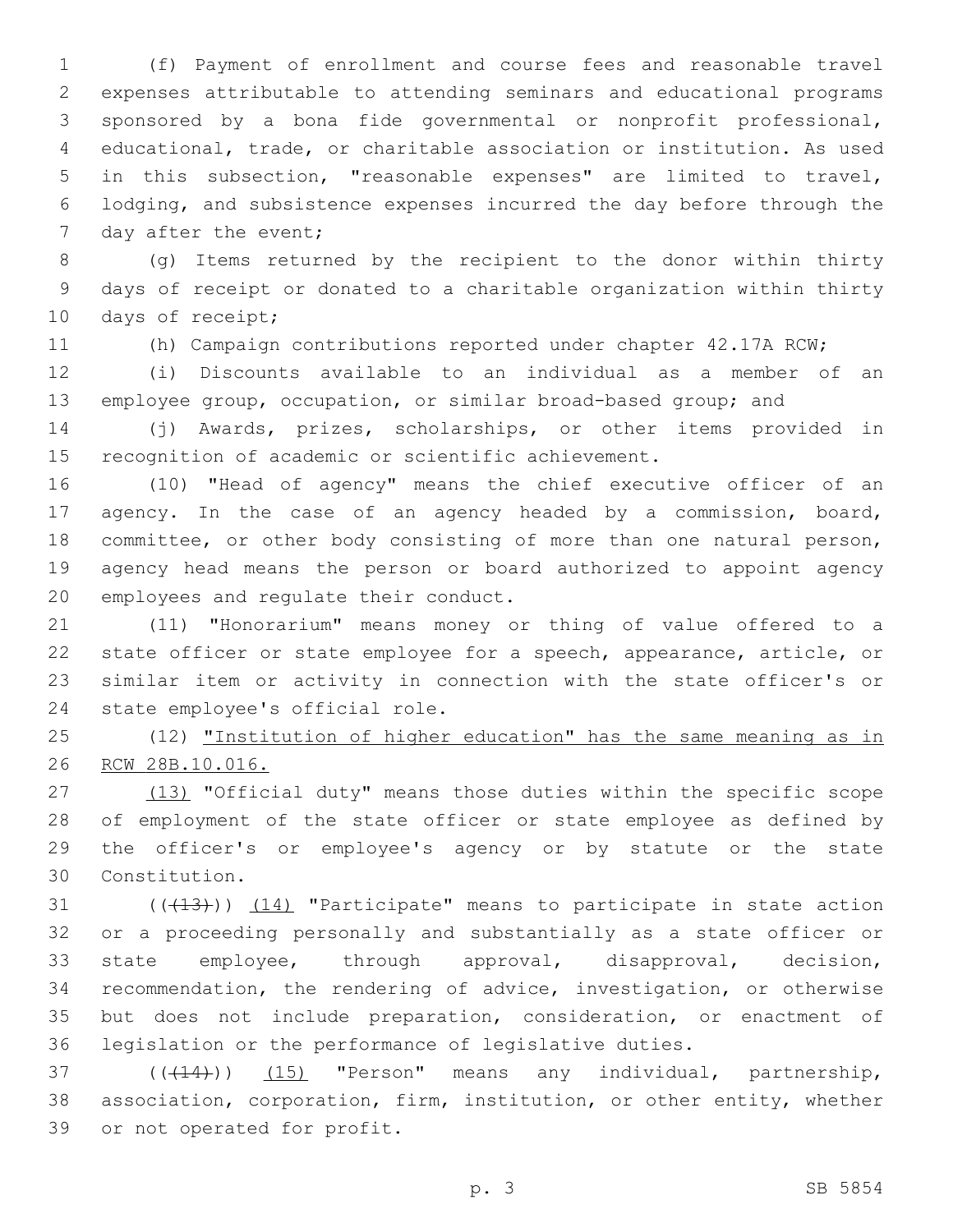1 (( $(15)$ )) (16) "Regulatory agency" means any state board, 2 commission, department, or officer, except those in the legislative 3 or judicial branches, authorized by law to conduct adjudicative 4 proceedings, issue permits or licenses, or to control or affect 5 interests of identified persons.

 $((+16))$   $(17)$  "Responsibility" in connection with a transaction involving the state, means the direct administrative or operating authority, whether intermediate or final, and either exercisable alone or through subordinates, effectively to approve, disapprove, or otherwise direct state action in respect of such transaction.

11  $((+17))$   $(18)$  "State action" means any action on the part of an 12 agency, including, but not limited to:

13 (a) A decision, determination, finding, ruling, or order; and

14 (b) A grant, payment, award, license, contract, transaction, 15 sanction, or approval, or the denial thereof, or failure to act with 16 respect to a decision, determination, finding, ruling, or order.

17 (((18)) (19) "State employee" means an individual who is 18 employed by an agency in any branch of state government. For purposes 19 of this chapter, employees of the superior courts are not state 20 officers or state employees.

21 (((19))) (20) "State officer" means every person holding a position of public trust in or under an executive, legislative, or judicial office of the state. "State officer" includes judges of the superior court, judges of the court of appeals, justices of the supreme court, members of the legislature together with the secretary 26 of the senate and the chief clerk of the house of representatives, holders of elective offices in the executive branch of state 28 government, chief executive officers of state agencies, members of boards, commissions, or committees with authority over one or more state agencies or institutions, and employees of the state who are engaged in supervisory, policy-making, or policy-enforcing work. For the purposes of this chapter, "state officer" also includes any person exercising or undertaking to exercise the powers or functions 34 of a state officer.

 $35$  ( $(\overline{+20})$ )  $(21)$  "Thing of economic value," in addition to its 36 ordinary meaning, includes:

37 (a) A loan, property interest, interest in a contract or other 38 chose in action, and employment or another arrangement involving a 39 right to compensation;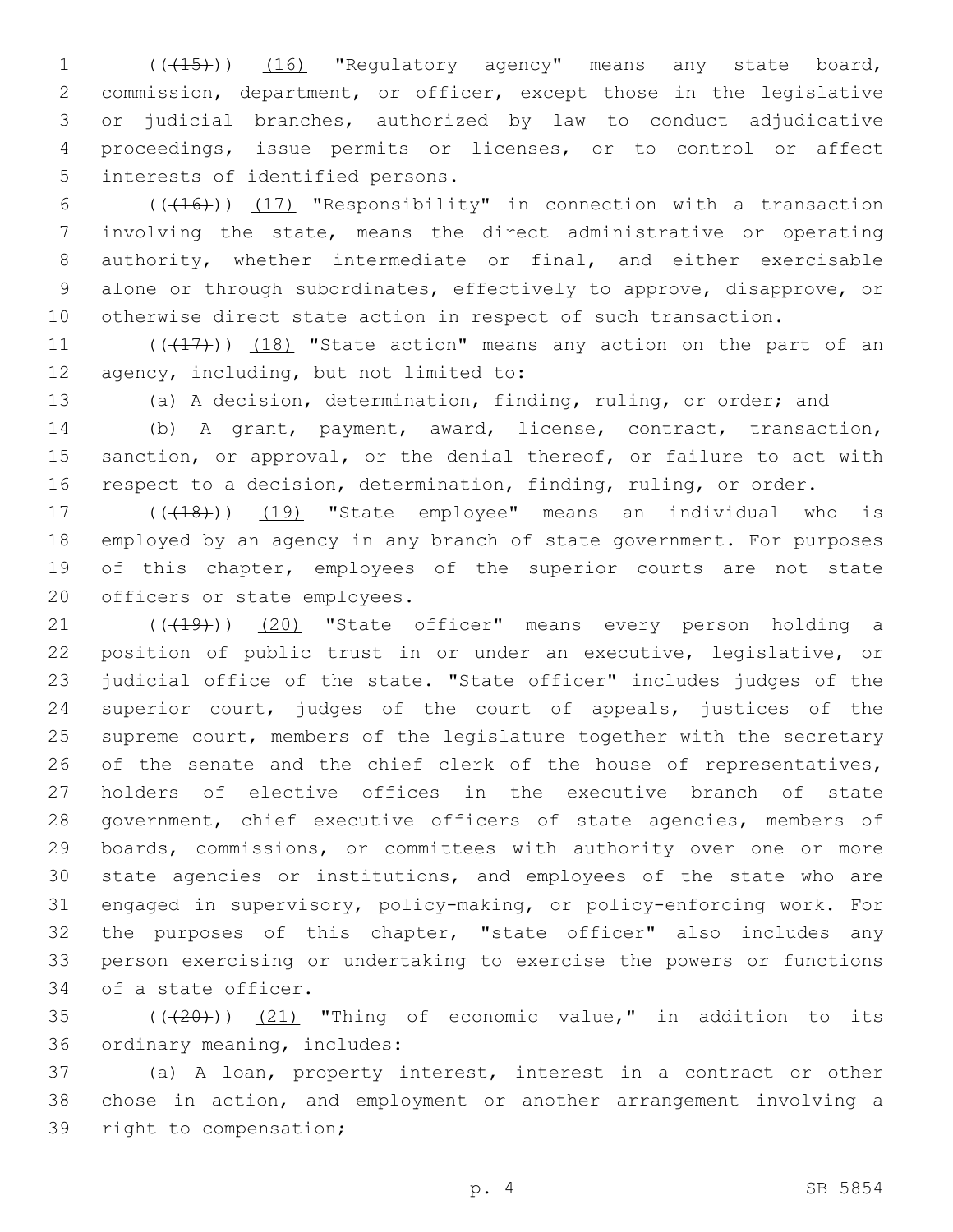(b) An option, irrespective of the conditions to the exercise of 2 the option; and

 (c) A promise or undertaking for the present or future delivery 4 or procurement.

 $((+21))$   $(22)$  (a) "Transaction involving the state" means a proceeding, application, submission, request for a ruling or other determination, contract, claim, case, or other similar matter that 8 the state officer, state employee, or former state officer or state employee in question believes, or has reason to believe:

(i) Is, or will be, the subject of state action; or

(ii) Is one to which the state is or will be a party; or

 (iii) Is one in which the state has a direct and substantial 13 proprietary interest.

 (b) "Transaction involving the state" does not include the following: Preparation, consideration, or enactment of legislation, including appropriation of moneys in a budget, or the performance of legislative duties by an officer or employee; or a claim, case, lawsuit, or similar matter if the officer or employee did not participate in the underlying transaction involving the state that is 20 the basis for the claim, case, or lawsuit.

21 (((22))) (23) "University" includes "state universities" and "regional universities" as defined in RCW 28B.10.016 and also includes any research or technology institute affiliated with a 24 university((<del>, including without limitation, the Spokane</del> intercollegiate research and technology institute and the Washington 26 technology center)).

27 (((23))) (24) "University research employee" means a state officer or state employee employed by a university, but only to the extent the state officer or state employee is engaged in research, technology transfer, approved consulting activities related to research and technology transfer, or other incidental activities.

 **Sec. 2.** RCW 42.52.200 and 2005 c 106 s 3 are each amended to 33 read as follows:

 (1) Each agency may adopt rules consistent with law, for use within the agency to protect against violations of this chapter.

 (2) Each agency proposing to adopt rules under this section shall forward the rules to the appropriate ethics board before they may take effect. The board may submit comments to the agency regarding 39 the proposed rules.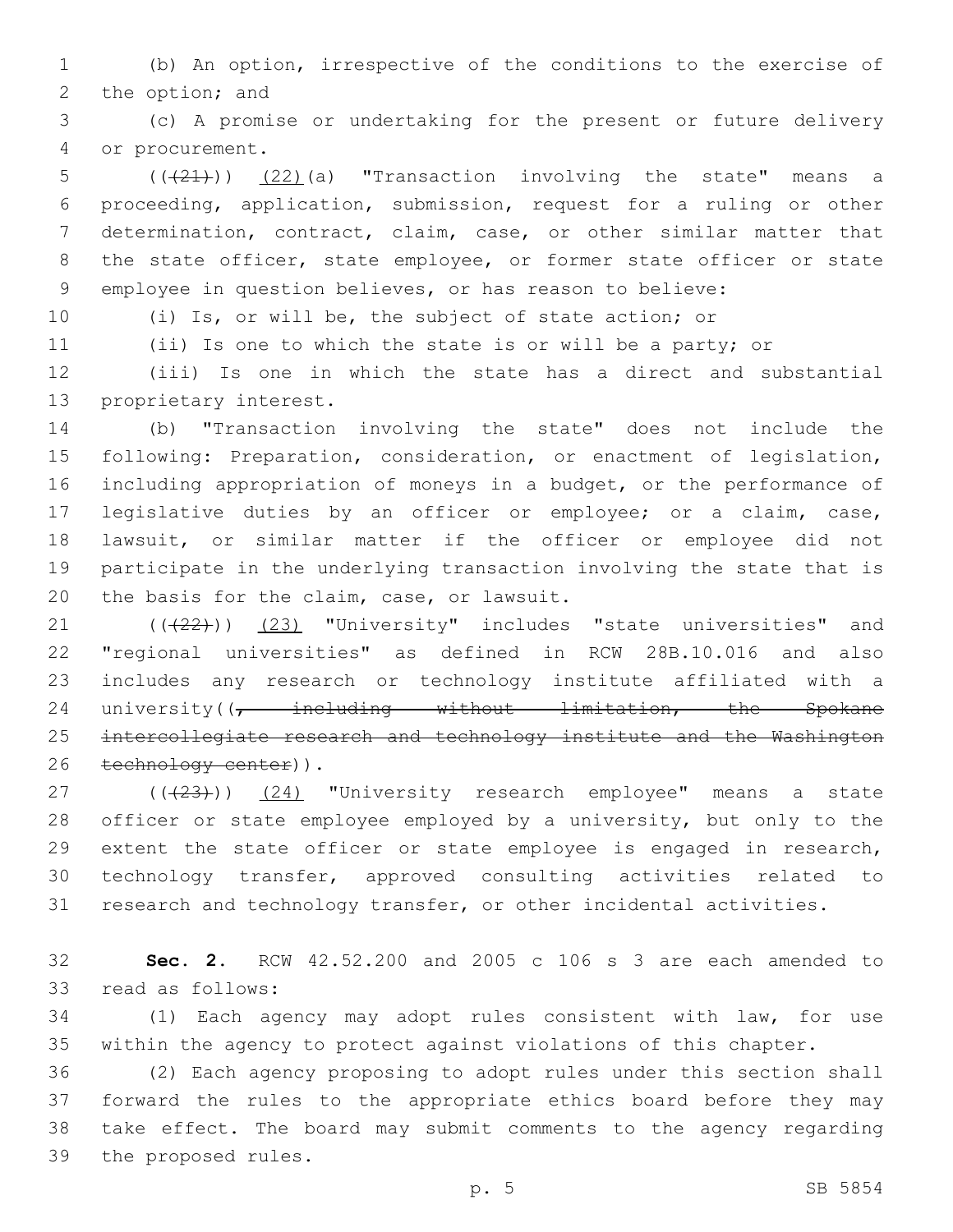1 (3) This section applies to ((universities)) institutions of 2 higher education only to the extent their activities are not subject 3 to RCW 42.52.220.

4 **Sec. 3.** RCW 42.52.220 and 2005 c 106 s 4 are each amended to 5 read as follows:

6 (1) Consistent with the state policy to encourage basic and 7 applied scientific research by the state's research universities as 8 stated in RCW 28B.140.005, and consistent with the expectations of 9 university faculty to produce, publish, and disseminate research and 10 scholarship, each university and the state board for community and 11 technical colleges may develop, adopt, and implement one or more 12 written administrative processes that shall((, upon approval by the 13  $\frac{13}{2}$   $\frac{13}{2}$   $\frac{13}{2}$   $\frac{13}{2}$   $\frac{13}{2}$   $\frac{13}{2}$   $\frac{13}{2}$   $\frac{13}{2}$   $\frac{13}{2}$   $\frac{13}{2}$   $\frac{13}{2}$   $\frac{13}{2}$   $\frac{13}{2}$   $\frac{13}{2}$   $\frac{13}{2}$   $\frac{13}{2}$   $\frac{13}{2}$   $\frac{13}{2}$   $\frac{13}{2}$   $\frac{13}{2}$ 14 ((universities)) institutions of higher education, faculty, and 15 university research employees under RCW 42.52.030, 42.52.040, 16 42.52.080, 42.52.110, 42.52.120, 42.52.130, 42.52.140, 42.52.150, and 17 42.52.160. The ((universities)) institutions of higher education 18 shall coordinate on the development of administrative processes to 19 ensure the processes are comparable. Each policy shall apply upon 20 approval by boards of trustees or regents for the state universities, 21 regional universities, and The Evergreen State College, or by the 22 state board for community and technical colleges. Each board of 23 trustees or regents and the state board for community and technical 24 colleges must provide the executive ethics board with a copy of each 25 institution's policy upon approval. A faculty member or university 26 research employee in compliance with the processes authorized in this 27 section shall be deemed to be in compliance with RCW 42.52.030, 28 42.52.040, 42.52.080, 42.52.110, 42.52.120, 42.52.130, 42.52.140, 29 42.52.150, and 42.52.160.

30 (2) The executive ethics board shall enforce activity subject to 31 the written approval processes under this section, as provided in RCW 32 42.52.360.

33 **Sec. 4.** RCW 42.52.360 and 2013 c 190 s 3 are each amended to 34 read as follows:

 (1) The executive ethics board shall enforce this chapter and rules adopted under it with respect to statewide elected officers and all other officers and employees in the executive branch, boards and commissions, and institutions of higher education.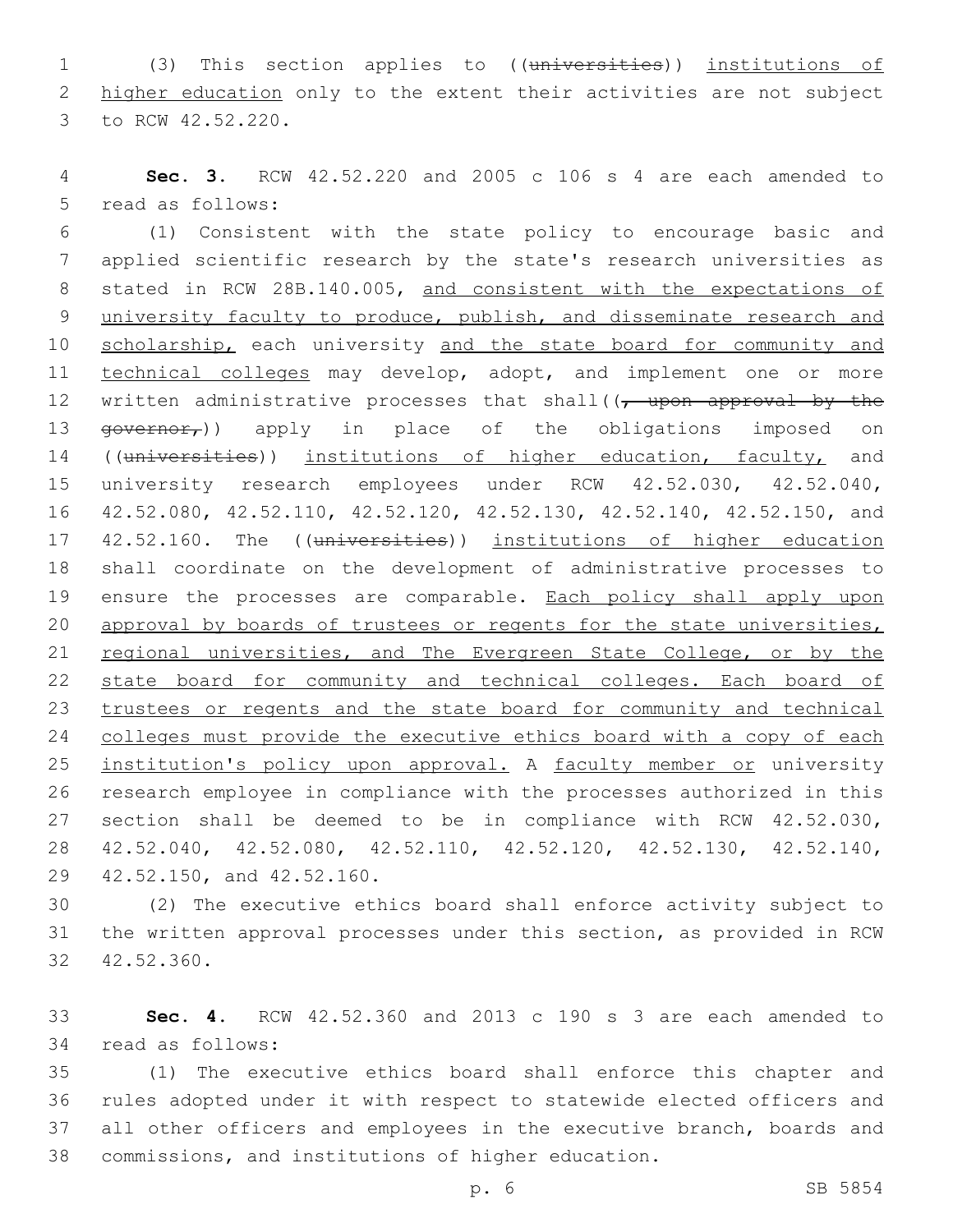1 (2) The executive ethics board shall enforce this chapter with 2 regard to the activities of ((university)) institution of higher 3 education faculty and research employees as provided in this 4 subsection.

 (a) With respect to compliance with RCW 42.52.030, 42.52.110, 42.52.130, 42.52.140, and 42.52.150, the administrative process for university research employees shall be consistent with and adhere to no less than the current standards in regulations of the United States public health service and the office of the secretary of the department of health and human services in Title 42 C.F.R. Part 50, Subpart F relating to promotion of objectivity in research.

12 (b) With respect to compliance with RCW 42.52.040, 42.52.080, and 13 42.52.120, the administrative process shall include a comprehensive 14 system for the disclosure, review, and approval of outside work 15 activities by ((university)) institution of higher education faculty 16 and research employees while assuring that such employees are 17 fulfilling their employment obligations to the ((university)) 18 institution of higher education.

19 (c) With respect to compliance with RCW 42.52.160, the 20 administrative process shall include ((a)) reasonable determinations 21 by the ((university)) institution of higher education of 22 ((acceptable)):

23 (i) Acceptable private uses having de minimis costs to the 24 ((university)) institution of higher education and a method for 25 establishing fair and reasonable reimbursement charges for private 26 uses the costs of which are in excess of de minimis; and

27 (ii) Acceptable private uses having more than de minimis costs to 28 the institution of higher education, but which are performed as part 29 of the faculty or research employee's duties or job requirements.

(3) The executive ethics board shall:30

31 (a) Develop educational materials and training;

 (b) Adopt rules and policies governing the conduct of business by the board, and adopt rules defining working hours for purposes of RCW 42.52.180 and where otherwise authorized under chapter 154, Laws of 35 1994;

36 (c) Issue advisory opinions;

37 (d) Investigate, hear, and determine complaints by any person or 38 on its own motion;

39 (e) Impose sanctions including reprimands and monetary penalties;